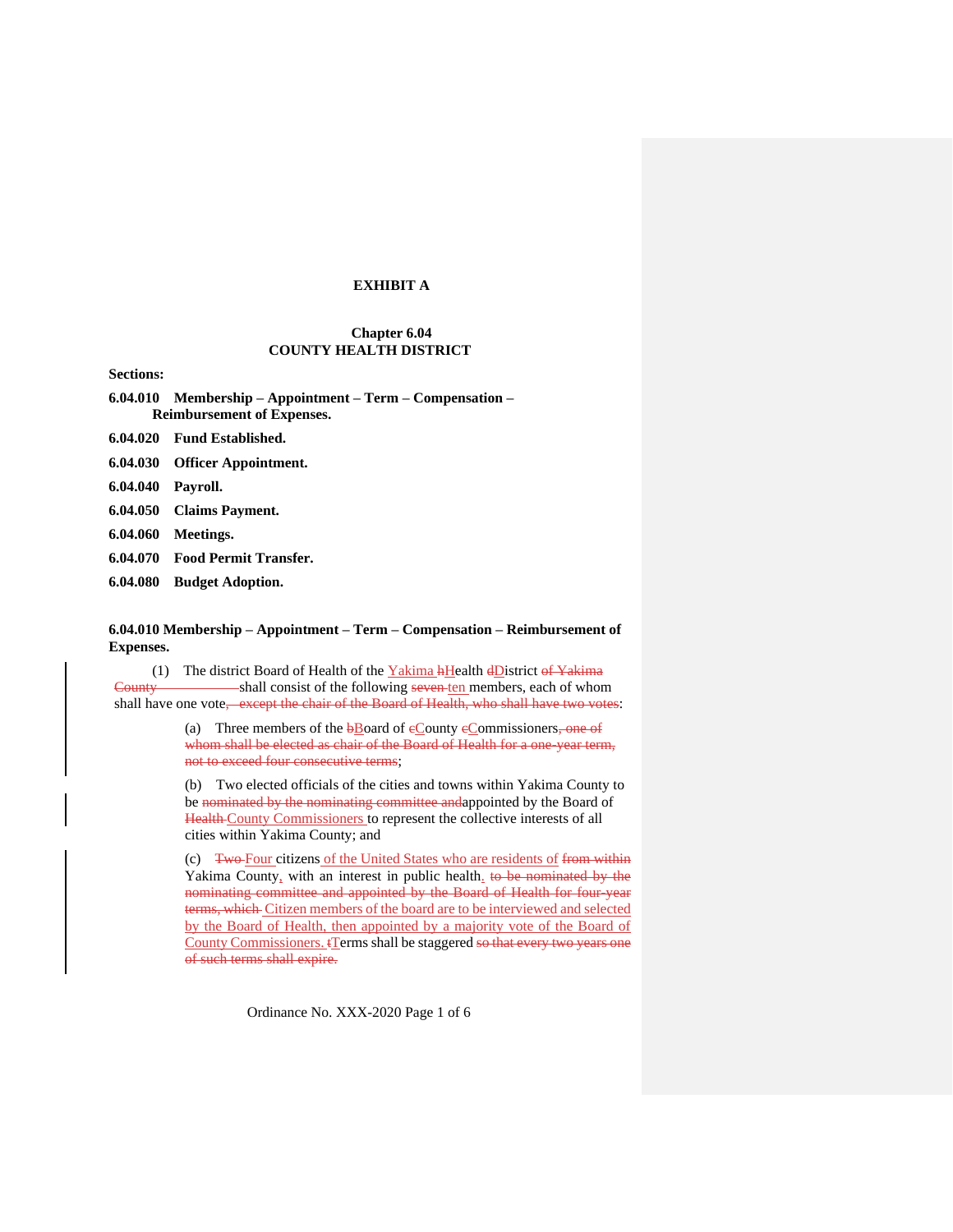and shall be for four years; Aa citizen may serve no more than two consecutive four-year terms. Citizen members shall be selected from the following categories as equally as possible, unless candidates cannot be found from one of the three categories:

(d) Appointment process for elected city officials and citizen representatives will follow procedures as outlined in Yakima Health District Board of Resolution 2018-3, as amended consistent with this Section.

(i) Representing public health, health care facilities, or providers, who is<sup>+</sup> practicing or employed in Yakima County and is a medical ethicist; epidemiologist; experienced in environmental public health, such as a registered sanitarian; community health worker; holder of a master's degree or higher in public health or equivalent; employee of a hospital located within Yakima County; or any of the following providers holding an active or retired license in good standing: physician or osteopathic physician, advanced registered nurse practitioner, physician assistant or osteopathic physician assistant, registered nurse, dentist, naturopath, or pharmacist.

(ii) Representing consumers of public health who has self-identified as having faced significant health inequities or having lived experiences with public health-related programs.

(iii) Representing community stakeholders who represent the following types of organizations located in Yakima County: community-based organization or nonprofit that works with populations experiencing health inequities in Yakima County; the business community; or the environmental public health regulated community.

(d) One tribal member who is a resident of Yakima County, selected by the American Indian Health Commission.

(2) Elected officials shall be appointed by the Board of HealthCounty Commissioners. Consecutive terms are allowed, but in no event may a member serve beyond the term of the elective office which qualifies him or her to serve on the board of health, provided that no elected official is eligible for appointment/reappointment to the Board of Health if his/her term's expiration date would leave a mid-term vacancy on the Board of Health. An elected official may serve no more than four consecutive two-year terms. Elected officials are appointed after all of the following steps have been completed:

(a) The Yakima Health District has made the cities and towns in Yakima County aware of a vacant position by promoting and seeking written notification and request for qualified candidates;

(b) Interested candidates have submitted letters of qualification and interest within 30 days of the announcement that the position is vacant;

(c) The nominating committee has reviewed the submitted letters, conducted interviews and has nominated candidates to the Board of Health for

Ordinance No. XXX-2020 Page 2 of 6

**Formatted:** Indent: Left: 0.88", No bullets or numbering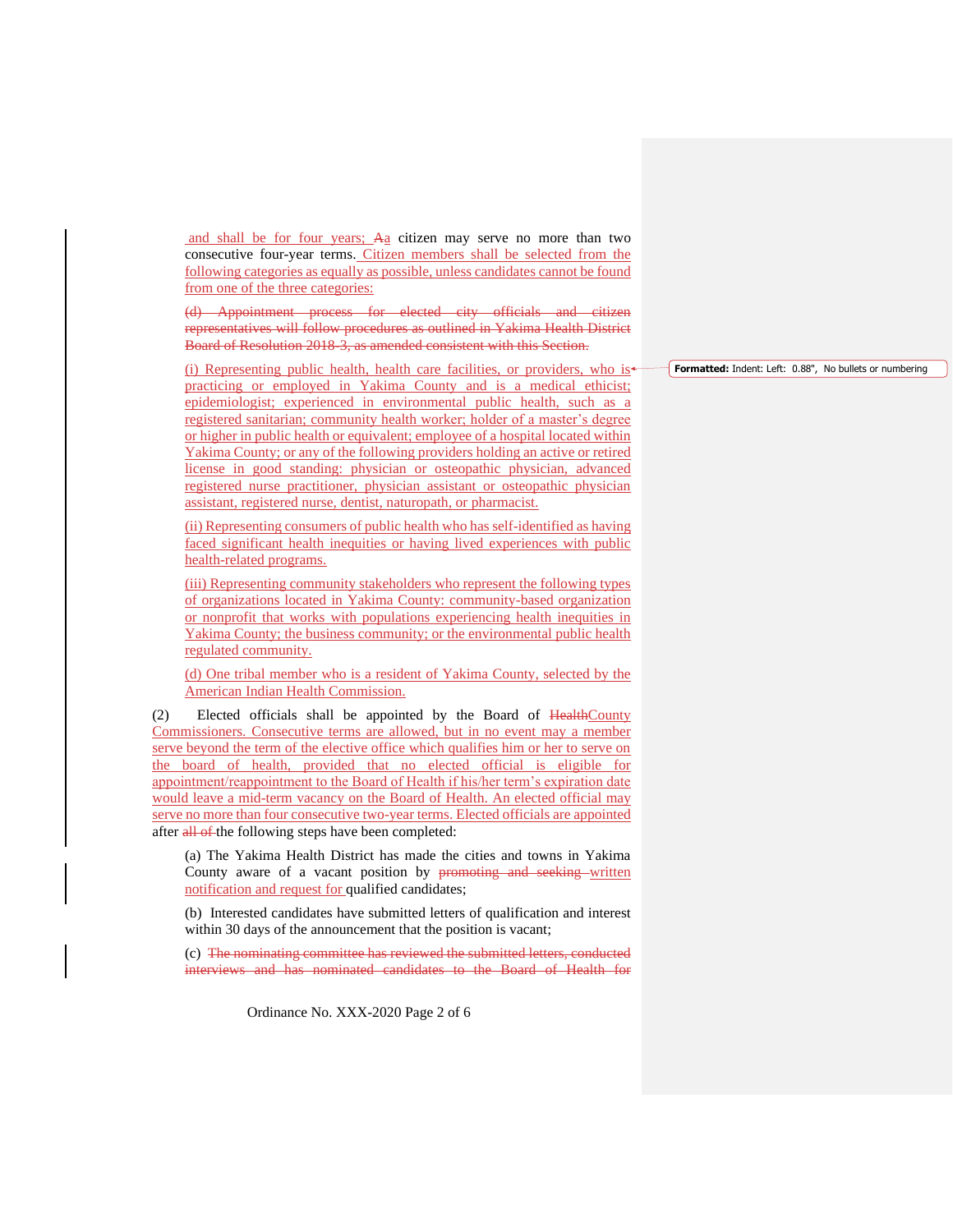considerationThe Yakima Health District forwards all applications to the Board of County Commissioners;

(d) The Board of Health has reviewed the submitted letters and County Commissioners may interviewed the nominated persons; andapplicants.

(e) The Board of Health, by a majority vote, has selected a candidate to serve a term on the Board of Health.

(3) Each elected official shall serve a term of two years at the pleasure of the entity or entities appointing him/her. Consecutive terms are allowed, but in no event may a member serve beyond the term of the elective office which qualifies him or her to serve on the board of health: *provided*, that no elected official is eligible for appointment to the Board of Health if his/her elected term expiration date would leave a mid-term vacancy on the Board of Health. An elected official may serve no more than four consecutive two-year terms. Citizen members shall be appointed by the Board of County Commissioners after the following steps have been completed:

(a) The Yakima Health District provides notice to potential applicants to apply for vacancies. The notice should be made in public places including, but not limited to, the newspaper of record, work with local community organizations to distribute vacancy notices, post vacancy announcements in all geographic regions by the local board of health, make the vacancy announcement in any language upon request, and comply with applicable provisions of the Americans with Disabilities Act, Public Law No. 101-336 and RCW chapter 49.60;

(b) Interested candidates have submitted letters of qualification and interest within 30 days of the announcement that the position is vacant;

(c) The Yakima Health District forwards all applications to the Yakima Board of Health. The Board of Health will ask a standard set of questions, although follow-up questions may be asked if necessary to clarify understanding. The recruitment process must be consistent with applicable provisions of RCW chapter 42.30;

(d) The Board of Health selects, whenever possible, a minimum of two candidates per vacant position from Section (1)(c), above, indicating which category/categories they are eligible to fill to the Board of County Commissioners;

(e) The Board of County Commissioners may interview the candidates if they so choose before making their final selection.

(f) Citizen members of the Board of Health are voting members of the local board of health except as it pertains to any decision related to the setting or modification of permit, licensing, and application fees.

Ordinance No. XXX-2020 Page 3 of 6

**Formatted:** Indent: Left: 0.88", Tab stops: 0.94", Left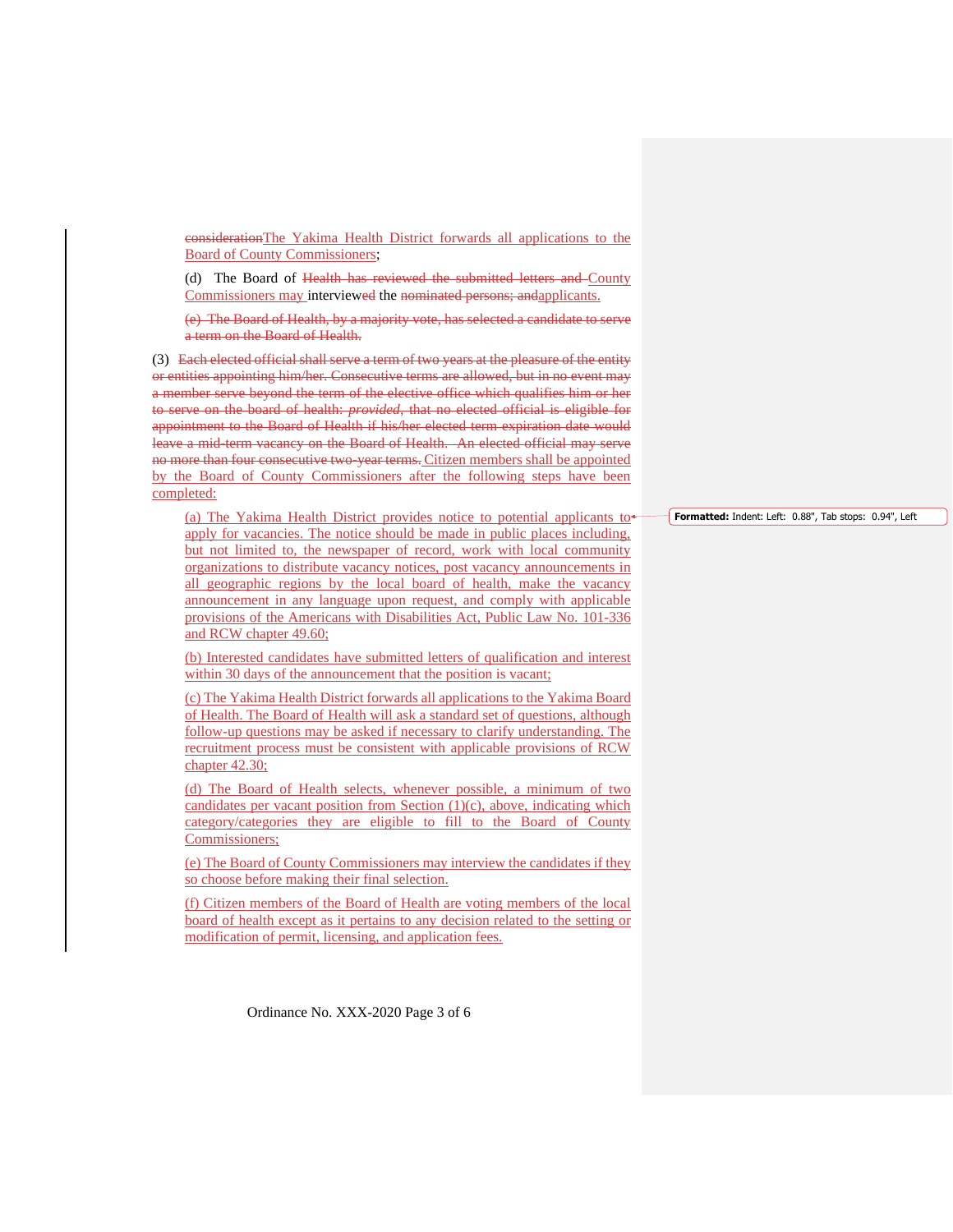(4) The Yakima County Coroner shall serve as an ex-officio member of the Board of Health. The Coroner shall not have voting privileges, shall not be included in the count when determining the number needed for a quorum and shall not be counted when determining if a quorum is present.

(5) For purposes of this Section, the following terms shall be defined as follows:

 $(a)$  "Eelected official" shall include an official appointed to an elected position<sub>; and</sub>

(b) "Nominating committee" shall mean the Board of Yakima County Commissioners.

(6) Neither the Yakima County Health District nor the Yakima Board of Health shall create any committee or sub-committee which creates or enforces any policy except as expressly provided by chapter 70.05 RCW, chapter 70.46, chapter 70.02 RCW, chapter 43.20 RCW or chapter 43.70 RCW, without the approval of the Board of Yakima County Commissioners.

(7) All Board of Health committees shall include the a members of The Board of Yakima County Commissioners.<del>, who shall also comprise the majority all such</del> committees.

 $(87)$  No member shall receive compensation from the Yakima County  $HHe$ alth dDistrict for serving as a member of the board of health.

(8) When the Board of Health is initially expanded to ten members, a new chair shall be elected to serve the remainder of that year. Thereafter, at the first meeting of each year of the district Board of Health, a chair shall be elected to serve for a period of one year.

#### **6.04.020 Fund Established**.

A fund to be designated as district health fund shall be established by the treasurer of Yakima County, Washington, who shall be the treasurer and custodian thereof, and in which said fund shall be placed all moneys received by the health district from any source and out of which shall be expended all moneys disbursed by the health district, in accordance with law.

#### **6.04.030 Health Officer Appointment.**

A qualified physician, trained and experienced in public health, is appointed district Health Officer of the health district. In the event of a vacancy in the Health Officer position, a new Health Officer shall be appointed by the Board of Health after all of the following steps have been completed:

(1) The Yakima Health District has made the public aware of the vacancy by promoting and seeking qualified candidates;

(2) Interested candidates have submitted letters of qualification and interest within 30 days of the announcement that the position is vacant;

Ordinance No. XXX-2020 Page 4 of 6

**Formatted:** Indent: Left: 0.5", First line: 0"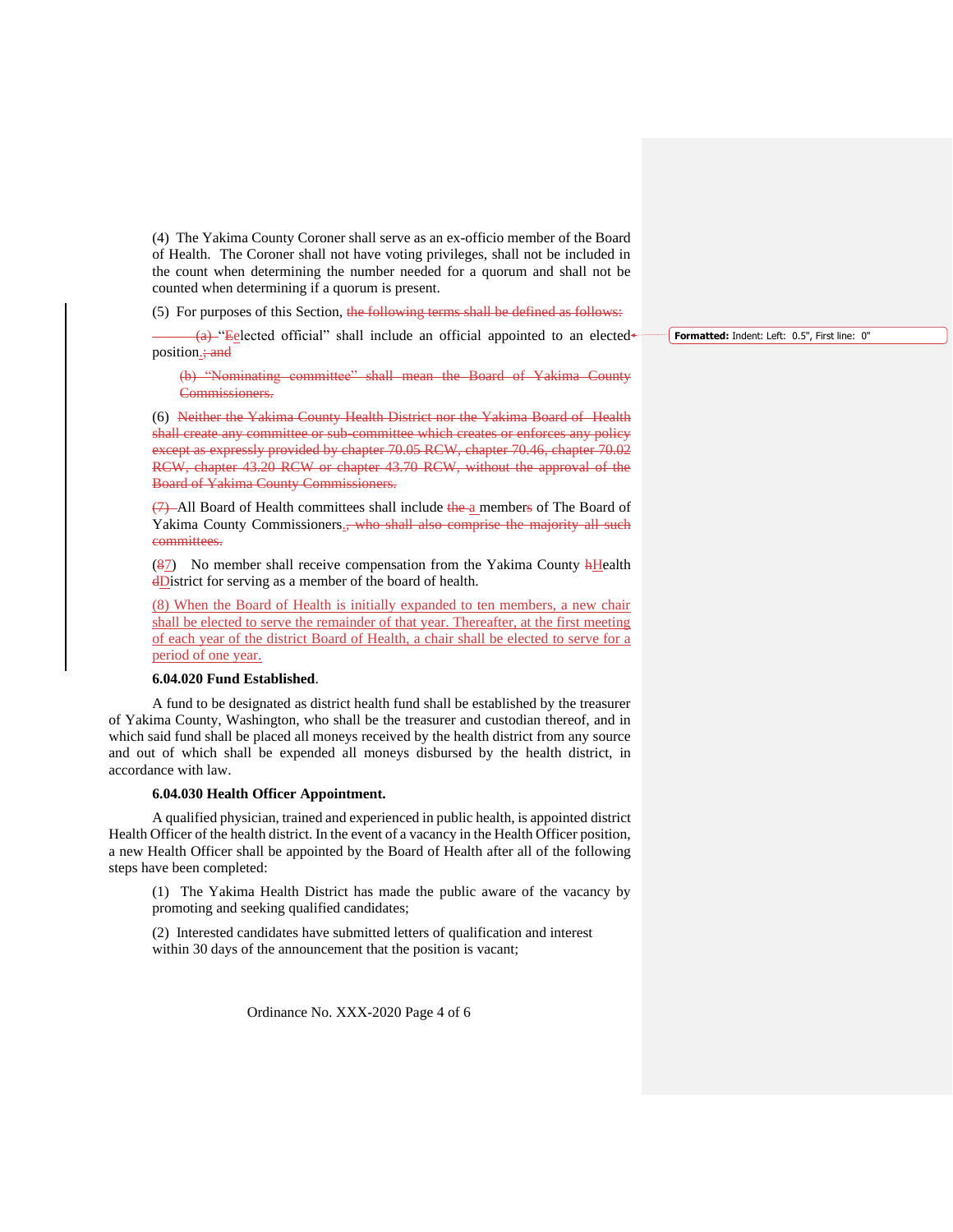(3) The nominating committee has reviewed the submitted letters, conducted interviews and has nominated candidates to the Board of Health for consideration;

(4) The Board of Health has reviewed the submitted letters and interviewed the nominated persons; and

(5) The Board of Health, by a majority vote, has selected a candidate to serve as the Health Officer of the health district.

(Vol. W p. 342 §1, 1950).

# **6.04.035 Executive Director Appointment.**

An Executive Director of the health district is appointed. The Executive Director shall act as executive secretary and administrative officer for Board of Health, and shall be responsible for administering the operations of the Board including such other administrative duties required by the Board of Health, except for duties assigned to the Health Officer as enumerated in RCW 70.05.070 and other applicable state law.

In the event of a vacancy in the Executive Director position, a new Executive Director shall be appointed by the Board of Health after all of the following steps have been completed:

(1) The Yakima Health District has made the public aware of the vacancy by promoting and seeking qualified candidates;

(2) Interested candidates have submitted letters of qualification and interest within 30 days of the announcement that the position is vacant;

(3) The nominating committee has reviewed the submitted letters, conducted interviews and has nominated candidates to the Board of Health for consideration;

(4) The Board of Health has reviewed the submitted letters and interviewed the nominated persons; and

(5) The Board of Health, by a majority vote, has selected a candidate to serve as the Executive Director of the health district.

## **6.04.040 Payroll.**

Monthly payrolls of the health district may hereafter be certified for payment upon approval of the chairperson of the board of health, or such other member of the board of health as designated in the chairperson's absence.

(Vol. W p. 342 §2, 1950).

#### **6.04.050 Claims Payment.**

All claims against the health district shall be paid only upon approval of the executive director of the health district and a majority of the members of the board of health.

(Vol. W. p. 342 §4, 1950).

Ordinance No. XXX-2020 Page 5 of 6